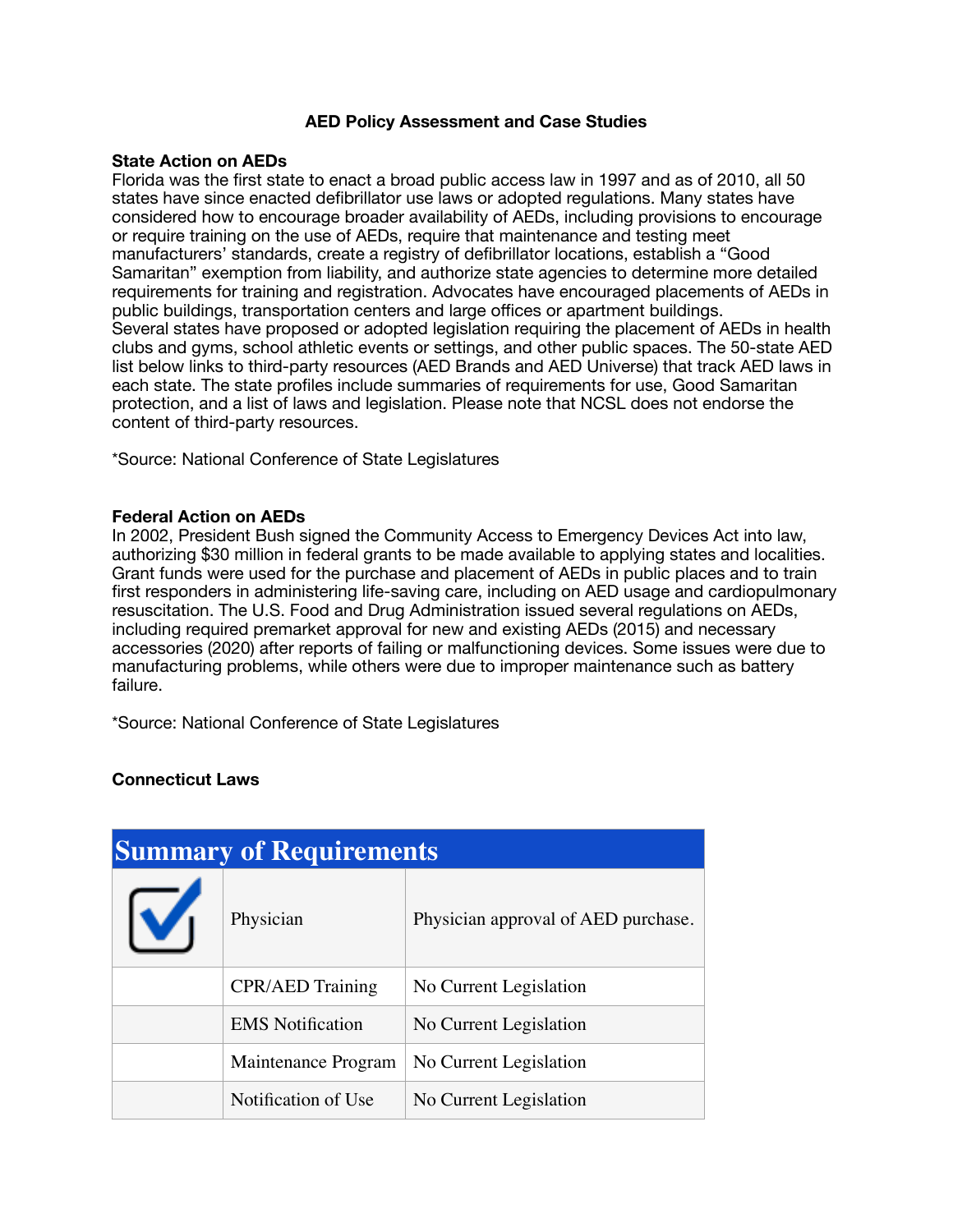|                                 |                  | <b>Good Samaritan Protection</b> |                           |                           |
|---------------------------------|------------------|----------------------------------|---------------------------|---------------------------|
| <b>Rescuer</b>                  | <b>Purchaser</b> | <b>Property Owner</b>            | <b>Physician</b>          | <b>Trainer</b>            |
|                                 |                  | No Current<br>Legislation        | No Current<br>Legislation | No Current<br>Legislation |
| CT Gen Stat $\S$ 52-557b – 2012 |                  |                                  |                           |                           |

Provides Good Samaritan protection for use of an AED and establishes guidelines for AED

| <b>Laws / Legislation</b>        |      |                                                                                                                                                                                                                                                                                                                   |  |  |
|----------------------------------|------|-------------------------------------------------------------------------------------------------------------------------------------------------------------------------------------------------------------------------------------------------------------------------------------------------------------------|--|--|
| <b>Reference</b>                 | Date | <b>Summary</b>                                                                                                                                                                                                                                                                                                    |  |  |
| $CT$ Gen Stat $\S$<br>$10-212d$  | 2013 | No later than July 1, 2010, each school shall develop an<br>emergency action response plan that addresses the<br>appropriate use of school personnel to respond to<br>incidents involving an individual experiencing sudden<br>cardiac arrest or a similar life-threatening emergency<br>while on school grounds. |  |  |
| $CT$ Gen Stat $\S$<br>$10a-551$  | 2012 | No later than January 1, 2013, the athletic department<br>of each institution of higher education shall develop<br>and implement a policy consistent with this section<br>concerning the availability and use of an AED during<br>intercollegiate sport practice, training and competition.                       |  |  |
| $CT$ Gen Stat $\S$<br>$19a-197c$ | 2012 | Outlines the AED requirements for golf courses.                                                                                                                                                                                                                                                                   |  |  |

\*Source: National Conference of State Legislatures

programs.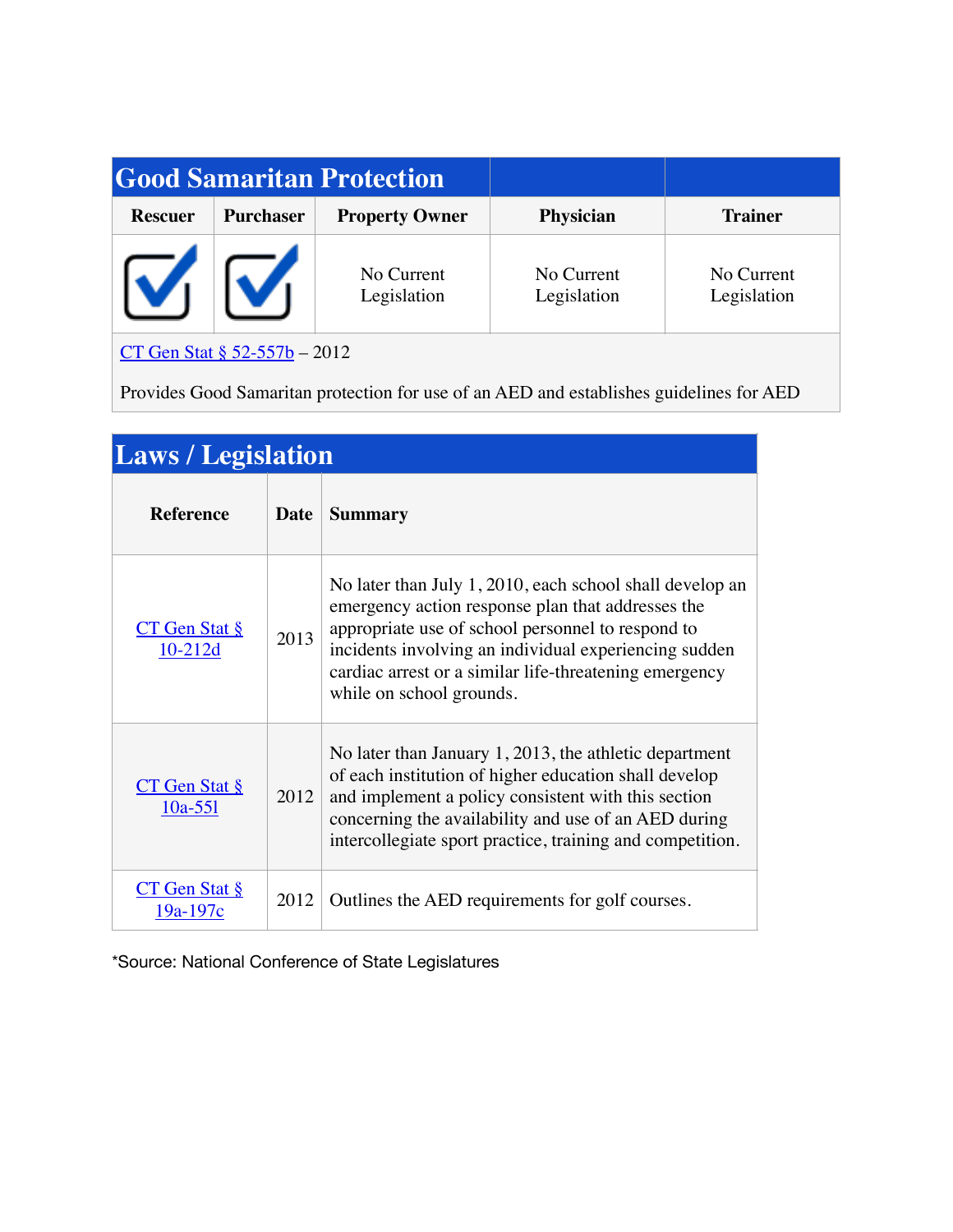# **Case Studies**

# **Kings County, Washington**

Someone who has a cardiac arrest in King County has a greater chance of survival than anyone else in the world, according the latest analysis by county officials. The survival rate for cardiac arrest in King County hit an all-time high of 62 percent in 2013.[1] By comparison, the cardiac survival rates in New York City, Chicago, and other urban areas have been recorded in the single digits.

King County's success in saving lives is based in a coordinated, regional system where everyone – dispatchers, first responders, fire departments, law enforcement, paramedics, urgent care centers, and others – is guided by consistent medical direction and evidencebased practice.

The cardiac survival rate in King County has dramatically risen over the past decade or so, from an above-average 27 percent in 2002 to 62 percent in 2013. Strategies that have contributed to the rise include:

- Adoption of high-performance CPR method by emergency medical technicians to maximize oxygen circulation and increase survival chances.
- Adoption of telecommunicator CPR, whereby 911 emergency personnel provide instant CPR instructions by phone.
- Increasing public availability of automated external defibrillators (AEDs), including more than 100 in King County facilities, and placement of AEDs in many law enforcement vehicles, including with King County Sheriff's deputies.
- High rates of CPR training for local residents.
- A regional paramedic training program, funded by charitable contributions, that exceeds national standards for certification.

King County Public Health launched a "Shockingly Simple" campaign in 2016 to spread the word about the importance of automated external defibrillators (AEDs) and registering them so first responders can locate the nearest device in an emergency.

Local business owners and residents are encouraged to purchase AEDs and register their devices with the county, as they "only work if you can find them."

There are currently more than 3,000 registered AEDs in King County — contributing to the county having one of the highest witnessed out-of-hospital defibrillation SCA survival rates in the world. But less than 1,000 businesses and organizations have registered an AED.

## **Collier County, Florida**

Pulse Point empowers everyday citizens to provide life-saving assistance to victims of Sudden Cardiac Arrest (SCA) and other incidents such as brush fires, traffic accidents, and road closures. Application users who have indicated they are trained in cardiopulmonary resuscitation (CPR) can now be notified if someone nearby is having a cardiac emergency and may require CPR. If the cardiac emergency is in a public place, the application, using sophisticated location-based services, will alert citizens in the vicinity of the need for CPR. The application also directs these citizen rescuers to the exact location of the closest public access Automated External Defibrillator (AED).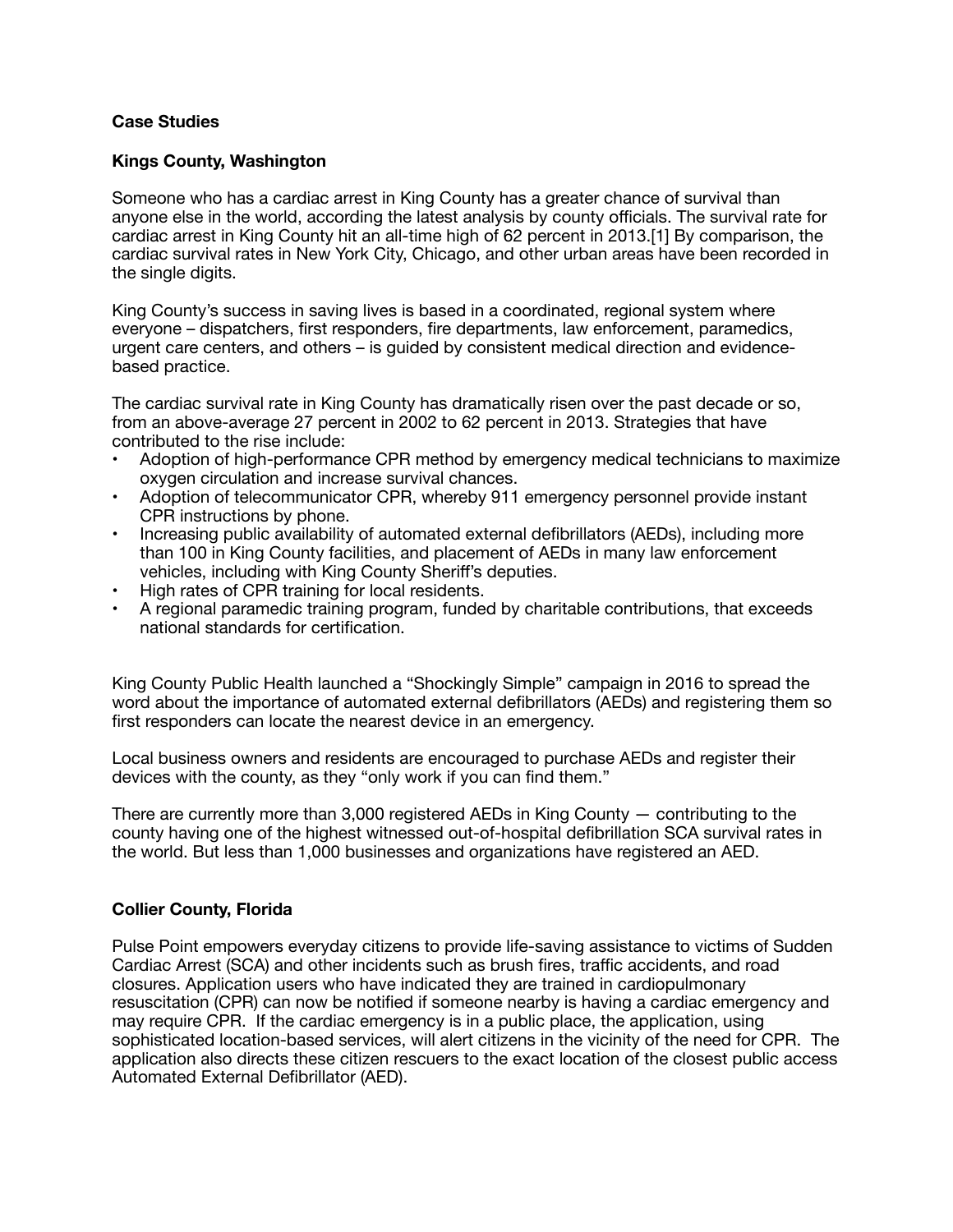Collier takes part in AED Link, a national registry spearheaded by a Boca Raton company, Atrus Inc. The company uses a geo-mapping system to connect 911 dispatchers to AEDs and people willing to use one on someone nearby ? within 1,200 feet ? if they go into cardiac arrest.

A registry of willing responders is possible because of a state law changed in 2012. State Sen. Garrett Richter and state Rep. Kathleen Passidomo, both of Naples, spearheaded the change to make a registry of willing responders possible.

Before that, 911 operators were prohibited from notifying someone, such as a security guard in a condominium complex, that a cardiac arrest was taking place in the building but there was an AED nearby. Since that legal obstacle was lifted, there have been a couple of instances in which the AED registry has been used but the patients weren't in cardiac arrest, so no shock was given.

There now are 1,747 AEDs registered in Collier at 772 sites. That includes 600 units in Collier sheriff's deputies' patrol cars.

#### **Salina, Kansas**

Salina emergency responders implemented a new "pit crew" approach to handling cardiac arrests, more patients are arriving at Salina Regional Health Center with a pulse, said Shane Pearson, emergency medical services division chief for the Salina Fire Department.

The pit crew method emphasizes starting chest compressions as soon as possible. The first person to arrive initiates chest compressions from a position to the right of the patient's chest. After a minute, that person is relieved by the second emergency responder positioned on the left of the patient's chest.

Those two alternate compressions as a third responder stands at the patient's head and establishes the airway and straps on an oxygen mask, allowing the patient to receive oxygen passively during chest compressions.